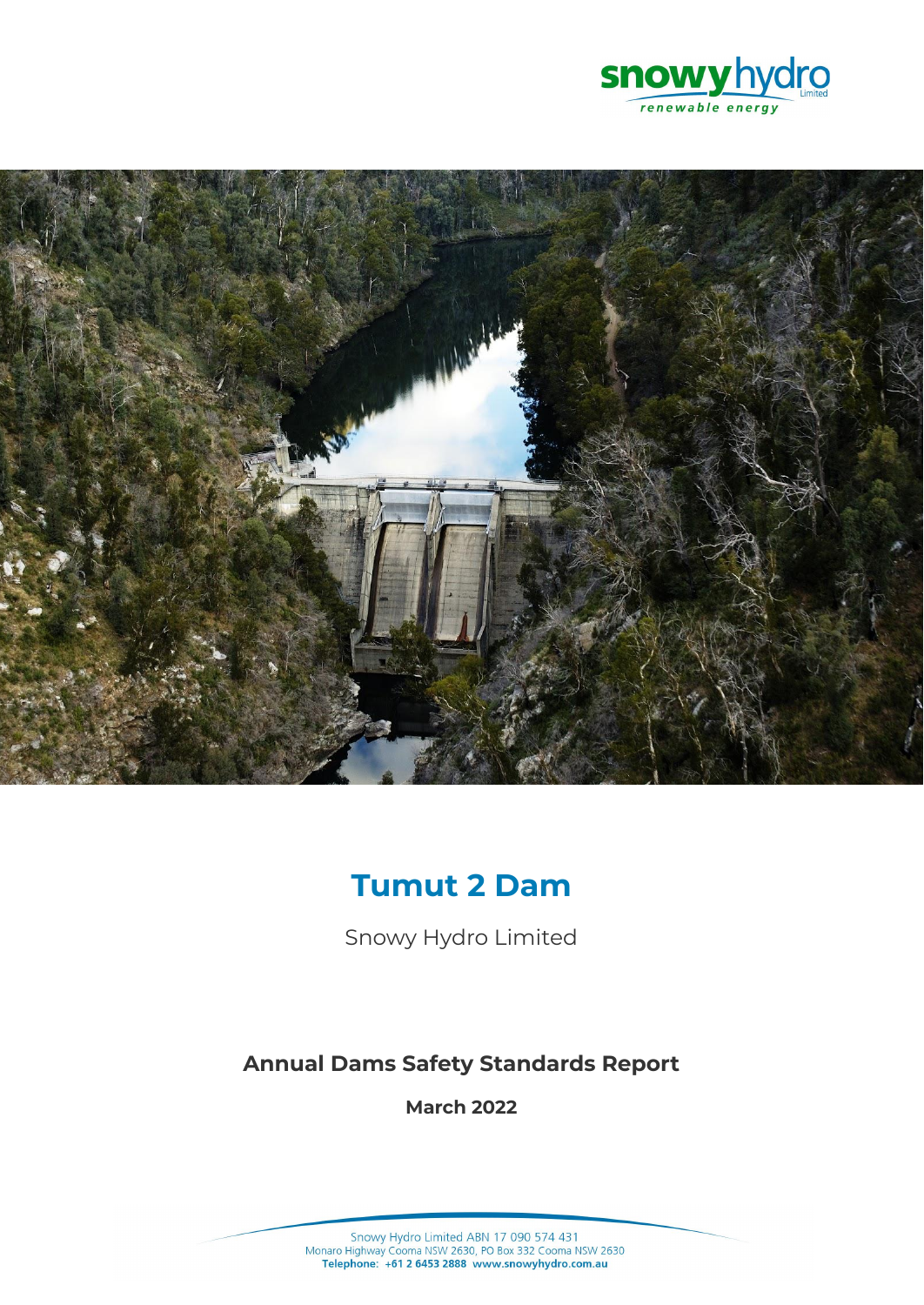

Snowy Hydro Limited (**Snowy Hydro**) as a declared dam owner is required under the Dams Safety Regulation 2019 to publish an Annual Dam Safety Standards Report demonstrating Snowy Hydro Limited's compliance with the dam safety standards for the calendar year ending 31 December 2021.

Snowy Hydro attests to the accuracy of the report.

A separate report for each declared dam must be lodged with Dams Safety NSW by 31 March 2022.

#### **Section 1 – Declared dam identification details**

| l Dam Name  | ' Tumut 2 Dam       |
|-------------|---------------------|
| l Dam Owner | Snowy Hydro Limited |

#### **Section 2 – Dams safety standards**

#### **Consequence category of dam – Regulation, Part 3**

The dam consequence category is a rating of the impact that could potentially be caused if the dam failed. It must be assessed:

- within 6 months of the dam being declared
- at least once every 15 years
- after any significant change in the number of people likely to be affected by a dam failure
- or if required by Dams Safety NSW.

#### [Regulation,](https://legislation.nsw.gov.au/view/html/inforce/current/sl-2019-0506#sec.7) subclause 7(2)

| Dam consequence category                                                                                                     | Sunny Day: Significant<br>Flood: Significant                           |
|------------------------------------------------------------------------------------------------------------------------------|------------------------------------------------------------------------|
| Date of the last consequence<br>category assessment by a<br>competent person                                                 | 1st August 2019                                                        |
| Has the number of people likely to<br>be affected by a dam failure<br>changed since the last<br>consequence category review? | Nο                                                                     |
| Competent Person:                                                                                                            | James Woolley (Hydrologist,<br>Hydrology & Risk Consulting or<br>HARC) |
| How was this checked?                                                                                                        | Graham (2018) method to<br>estimate itinerant PLL on roads*            |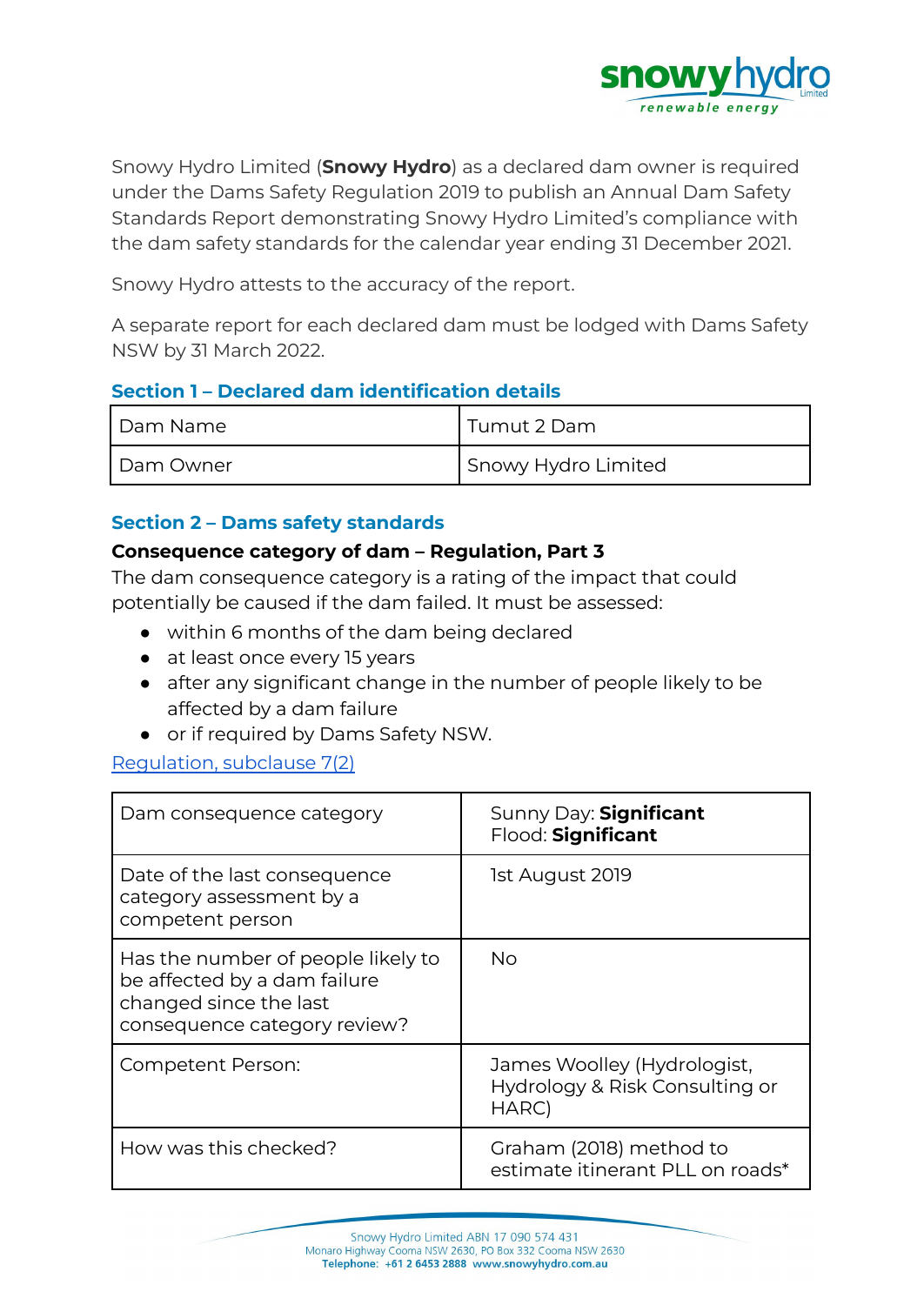

\*Note:The Graham (1999) method determines potential loss of life (PLL) based on an empirical relationship derived between actual flood consequences caused by dam failure

#### **For extreme and high consequence dams only:**

If the consequence category is Extreme, High A, High B, or High C, the consequence category assessment must be reviewed by an independent competent person [Regulation,](https://legislation.nsw.gov.au/view/html/inforce/current/sl-2019-0506#sec.7) subclause 7(4)

| Date of last independent review of<br>the consequence category<br>assessment | 1st August 2019             |
|------------------------------------------------------------------------------|-----------------------------|
| Name of independent reviewer                                                 | Peter Hill (Director, HARC) |

#### **Dams safety standard – Dam safety management system - Part 5**

The dam safety management system provides a comprehensive and integrated system to manage all aspects of foreseeable risks relating to dam failure. It is designed to be used by the dam owner to ensure, as far as reasonably practicable, the safety of people and property is not put at risk from the dam.

[Regulation](https://legislation.nsw.gov.au/view/html/inforce/current/sl-2019-0506#pt.5) Part 5

#### **Documenting the dam safety management system**

| Is the dam safety management<br>system fully documented?                                     | Yes |
|----------------------------------------------------------------------------------------------|-----|
| If not, what percentage of the dam<br>safety management system<br>documentation is complete? | N/A |
| How did you confirm this<br>percentage?                                                      | N/A |
| Does the dam safety management<br>system apply to more than one<br>dam?                      | Yes |

#### **Documenting the dam safety management system**

| ls the dam safety management | Yes |
|------------------------------|-----|
|------------------------------|-----|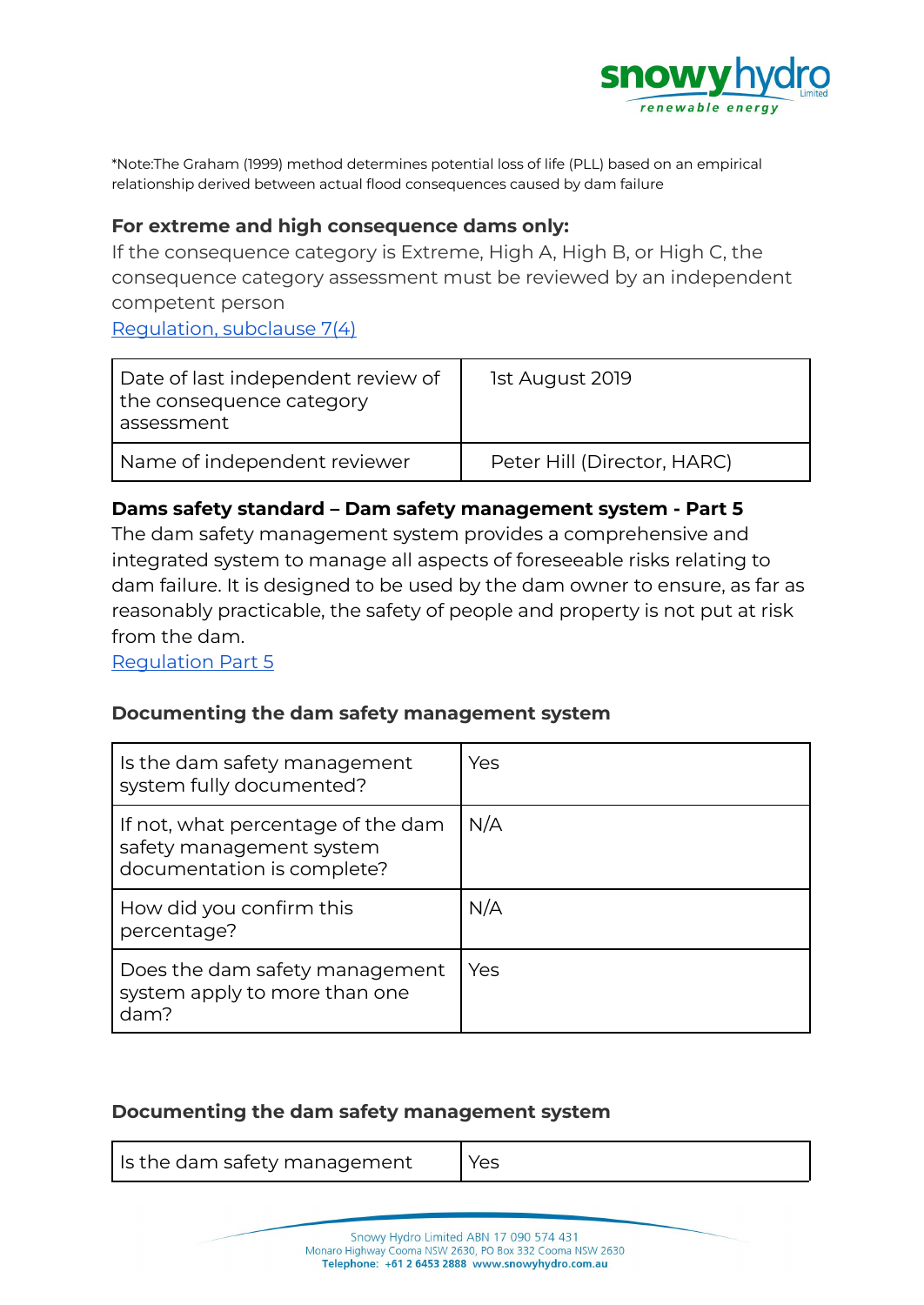

| system fully implemented for this<br>dam?                                         |     |
|-----------------------------------------------------------------------------------|-----|
| If not, what percentage of the dam<br>safety management system is<br>implemented? | N/A |
| How did you confirm this<br>percentage?                                           | N/A |

#### **Dam safety management system review**

The declared dam owner must ensure the dam safety management system is reviewed each year to ensure it remains effective.

[Regulation,](https://legislation.nsw.gov.au/view/html/inforce/current/sl-2019-0506#sec.17) clause 17

| Date of last safety management | 6 October 2021 |
|--------------------------------|----------------|
| system review                  |                |

# **Assessment of societal and individual risk rating**

The owner of a declared dam (other than a proposed dam) must use the risk management framework to

produce a written report on all foreseeable risks to the dam:

- at least once every 5 years
- when a major change to the dam is proposed, and
- when required by Dams Safety NSW.

#### [Regulation,](https://legislation.nsw.gov.au/view/html/inforce/current/sl-2019-0506#sec.15) subclause 15 (1)

| Date of last risk report          | 1st March 2019       |
|-----------------------------------|----------------------|
| Individual risk rating of the dam |                      |
| Societal risk rating of the dam   | $2.0x10^{-8}$        |
| Date of next planned risk report  | by 1st February 2023 |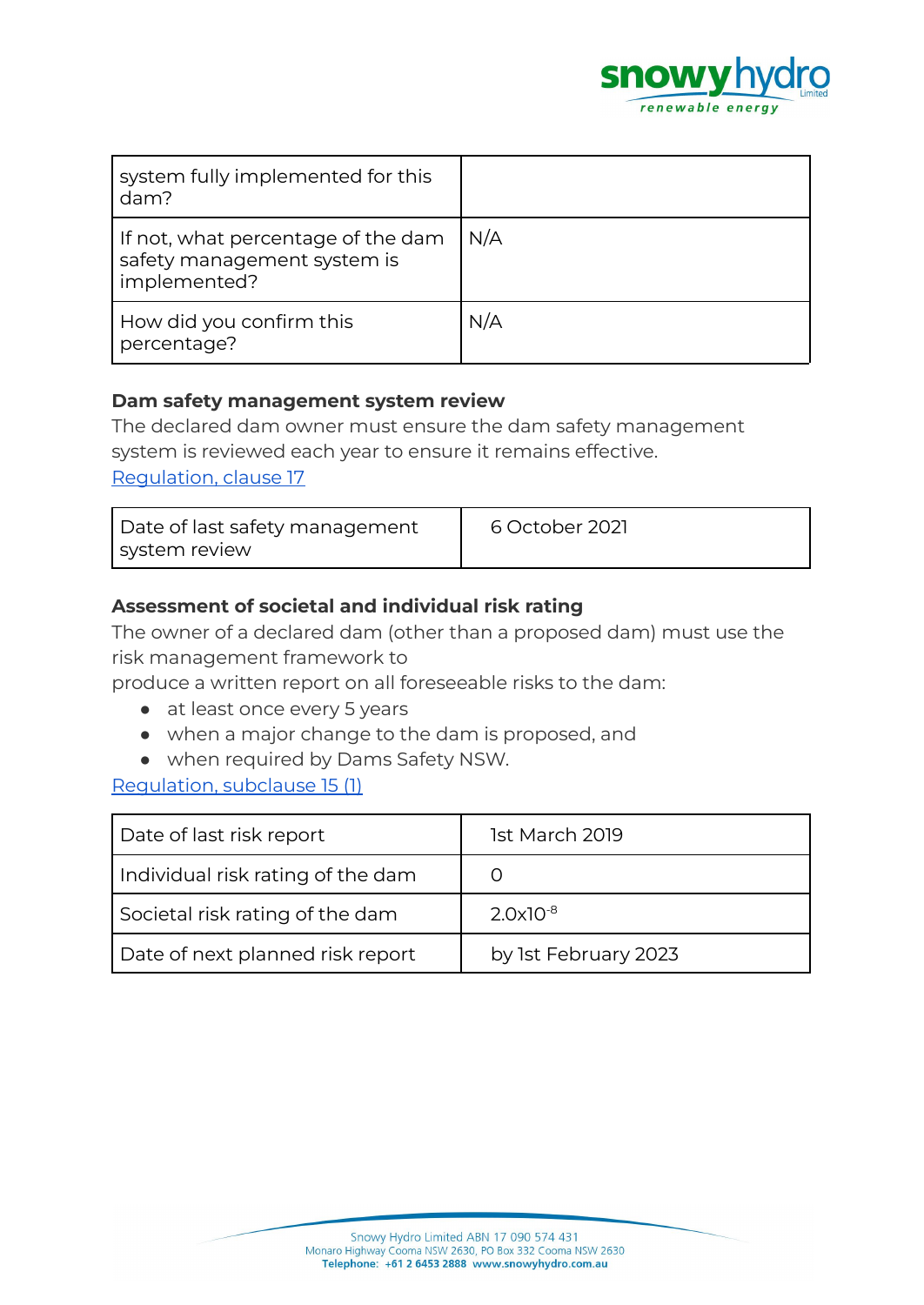

### **Other safety requirements – Part 6**

#### **Incident reporting**

The declared dam owner must report incidents that happen at or in relation to the dam to Dams Safety NSW.

[Regulation,](https://legislation.nsw.gov.au/view/html/inforce/current/sl-2019-0506#sec.19) clause 19

| Number of incidents during the<br>2021 calendar year |     |
|------------------------------------------------------|-----|
| Topic/subject of each incident(s)                    | N/A |

# **Safety review**

The declared dam owner must ensure a competent person conducts a safety review at least once every 15 years, and as soon as practicable after:

- a deficiency or weakness in the dam is identified
- there is a change in the accepted technology or methods used in one of the relevant specialties or design criteria for dams
- the dam consequence category changes, or
- it is required by Dams Safety NSW.

[Regulation,](https://legislation.nsw.gov.au/view/html/inforce/current/sl-2019-0506#sec.20) clause 20

| Date of last safety review<br>(Regulation, subclause 20(2)) | Snowy Hydro completed the last<br>safety review on 1st July 1991 (Peter<br>J Burgess).<br>As there was no regulatory<br>obligation to produce dam safety<br>reviews prior to the 2019 dam safety<br>regulations, Snowy Hydro did not<br>conduct a safety review in 2006.<br>However, it was subject to our<br>standard routine surveillance<br>practices. |
|-------------------------------------------------------------|-----------------------------------------------------------------------------------------------------------------------------------------------------------------------------------------------------------------------------------------------------------------------------------------------------------------------------------------------------------|
| Planned date for next safety review                         | 1st February 2023 (In progress)                                                                                                                                                                                                                                                                                                                           |

# **For extreme and high consequence dams only**

If the consequence category is Extreme, High A, High B, or High C, the safety review must be reviewed by an independent competent person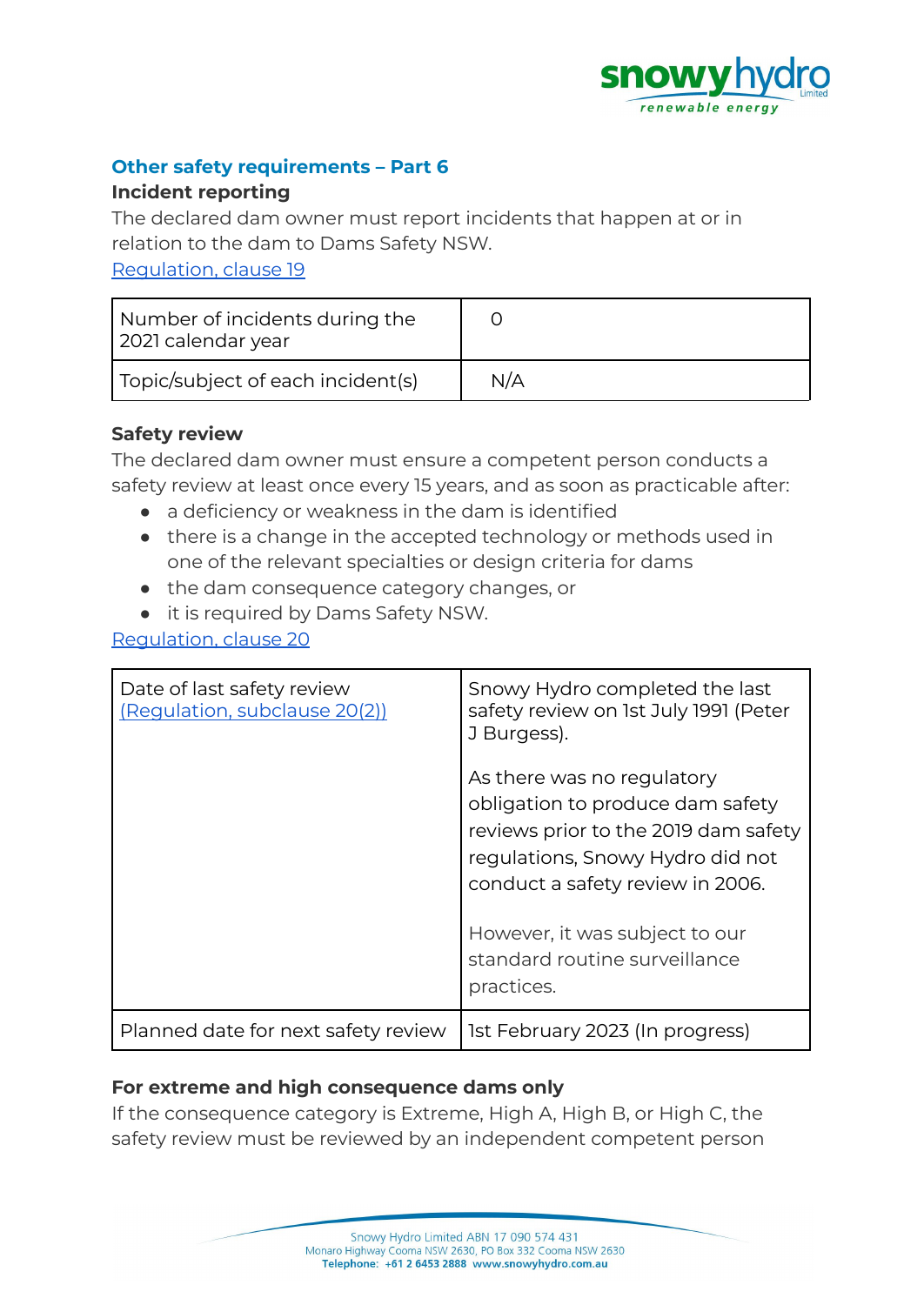

# [Regulation,](https://legislation.nsw.gov.au/view/html/inforce/current/sl-2019-0506#sec.7) subclause 20(6)

| Name of independent reviewer | Peer reviewers for the Upper<br><b>Tumut DSRs:</b><br>Richard Rodd (Dam Engineering<br>Consultant, Richard Rodd &<br>Associates)<br>Mark Eggers (Principal, Pells<br>Sullivan Meynink or PSM) |
|------------------------------|-----------------------------------------------------------------------------------------------------------------------------------------------------------------------------------------------|
|------------------------------|-----------------------------------------------------------------------------------------------------------------------------------------------------------------------------------------------|

# **Notification of significant changes to the dam**

Before making any significant change to the configuration of the declared dam that may affect the safety of the dam, the dam owner must inform Dams Safety NSW of the proposed change in writing.

[Regulation,](https://legislation.nsw.gov.au/view/html/inforce/current/sl-2019-0506#sec.21) clause 21

| Has any significant change to the<br>configuration of the dam been<br>made<br>during the 2021 calendar year? | No  |
|--------------------------------------------------------------------------------------------------------------|-----|
| If yes, describe the change                                                                                  | N/A |
| Is any significant change to the<br>configuration of the dam planned?                                        | No. |
| If yes, describe the change and<br>when is it planned to happen?                                             | N/A |

#### **Emergency exercises**

The declared dam owner must ensure that staff who are involved in the operation of the dam undertake emergency exercises at least once every 3 years.

[Regulation,](https://legislation.nsw.gov.au/view/html/inforce/current/sl-2019-0506#sec.22) clause 22

| Date of last 'theoretical<br>classroom' emergency exercise<br>(Regulation, subclause 22(1)) | 4th December 2019 (Upper<br>Tumut Region) |
|---------------------------------------------------------------------------------------------|-------------------------------------------|
| Planned date of next 'theoretical                                                           | by 4th December 2022 (Upper               |
| classroom' emergency exercise                                                               | Tumut Region)                             |